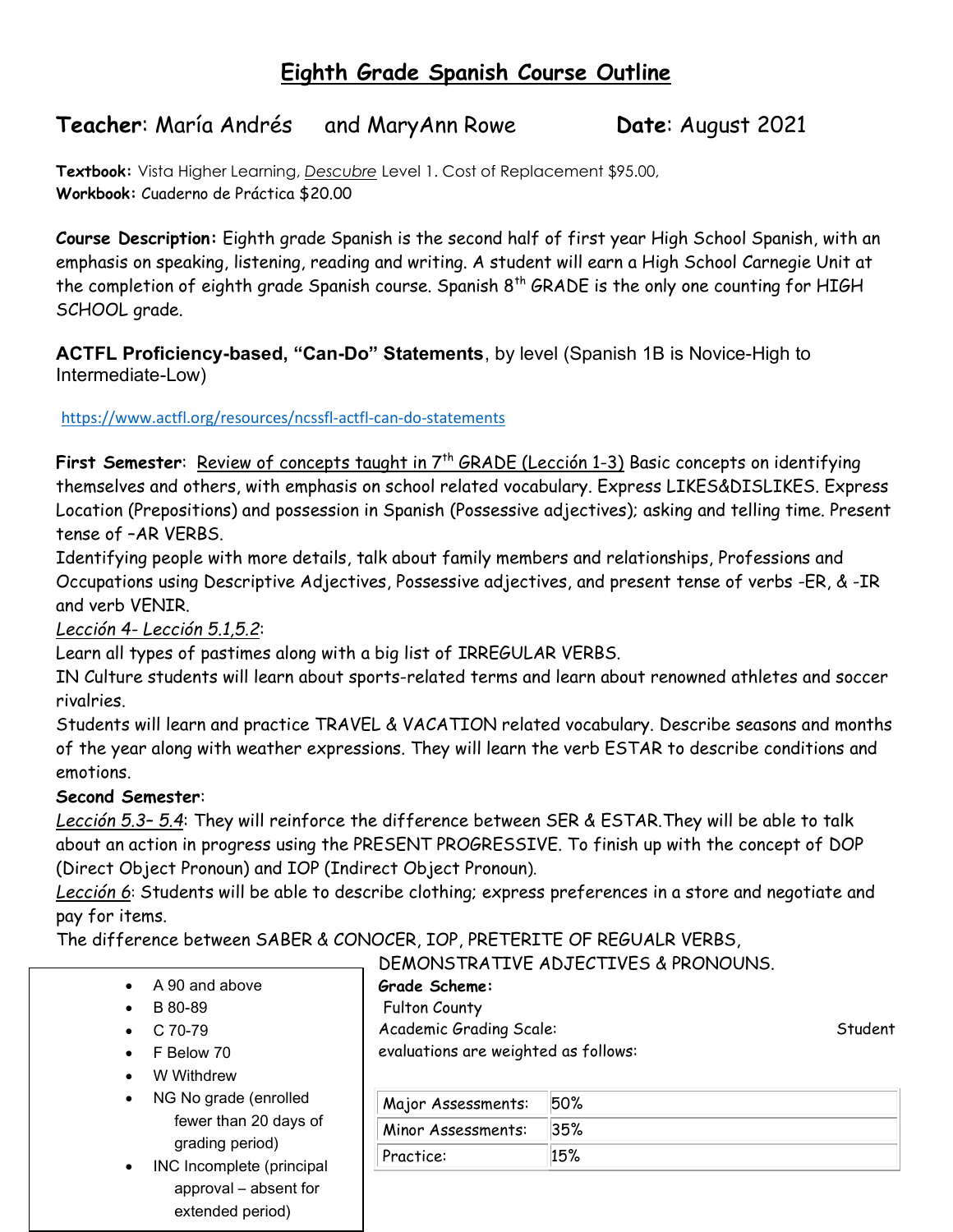### \*High school recommendations for Honors  $9<sup>th</sup>$  grade Spanish or Regular are usually given in early February. This 8<sup>th</sup> grade Spanish class counts as a high school credit.

Major Assessments: An assignment or assessment that is cumulative in nature, measuring multiple standards/skills, and/or when there is a significant amount of dedicated instructional time devoted to the content being assessed.

Minor: An assignment or assessment that measures an individual standard or subset of standards/skills within a unit and/or when there is a small amount of dedicated instructional time devoted to the content being assessed. Practice: Daily assignments, observations, and/or engagement activities given in class or for homework given to students to build and/or remediate skills.

#### Recovery on Assignments/Assessments K-12:

Board Policy states: All students will have one (1) opportunity every nine weeks to redo/retake one (1) major assignment/assessment.

- Eligibility for redo/retake is for students who receive a 79 or below on a specific major assignment/assessment.
- Students are eligible to earn a replacement grade on a redo/retake no higher than 79.
- Student redo/retakes must be completed before the next major assignment/assessment is given or five (5) school days before the end of the marking period if there is not another major assignment/assessment given. (Exceptions can be made for students who have excused absences during this five-day window)

### Homework Expectations:

The student is expected to complete homework assignments. In addition to written homework, the student is expected to review each day's lesson, study vocabulary, and practice vocabulary and phrases out loud by himself or with someone at home if possible. If an assignment is not turned in, students may be given a working lunch the next day with points deducted from their HW/ CLASSWORK grade.

### World Languages Prioritized Standards:

Interpersonal Mode of Communication

MLI. PS1.IP1

Students are able to express, in spoken and written language - basic greetings, farewells, courtesies, likes, dislikes, emotions and agreements/disagreements.

Interpersonal Mode of Communication

ML1.PS2. IP2

Students are able to use formal and informal forms of address as well as initiate and participate in brief oral and written exchange.

Interpretive Mode of Communication (INT)

ML1.PS3.INT1

Students are able to identify some main ideas and details when reading and listening as well as show comprehension of simple instructions.

Presentational Mode of Communication (P)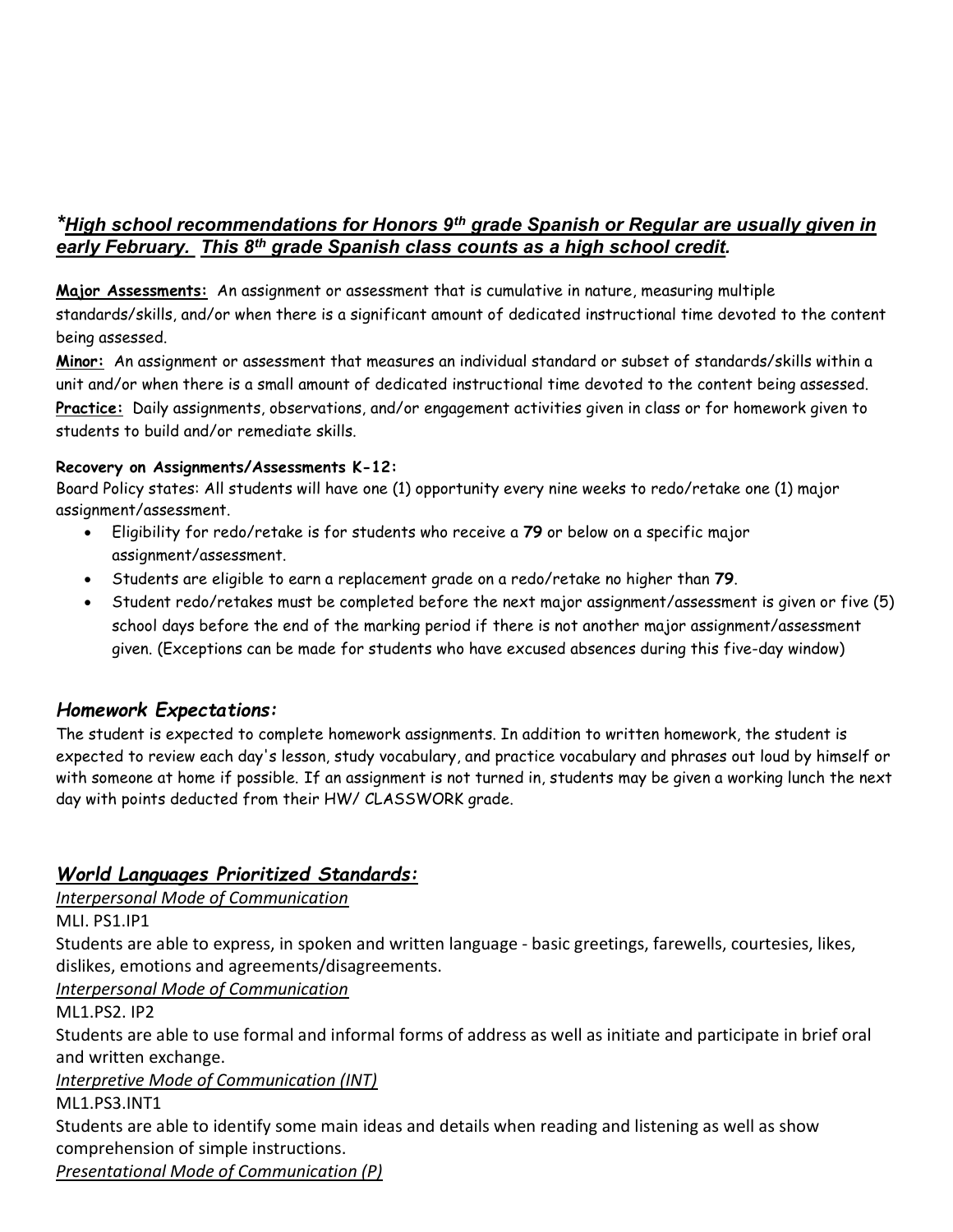MLI.PS4.P1

Students will be able to give basic information about self and others.

Cultural Perspectives, Practices, and Products (CU)

MLI.PS5.CU1

 Students are able to describe customs and traditions of the cultures such as greetings, celebrations and courtesies.

Connections, Comparisons, and Communities (CCC)

ML1.PS6.CCC1

Students are able to identify geographical locations such as countries, cities and features.

Connections, Comparisons, and Communities (CCC)

ML1.PS7.CCC2

Students compare and identify patterns and behavior of target culture as well as their own.

Connections, Comparisons, and Communities (CCC)

ML1.PS9.CCC3

Students compare basic elements of their target language to their own, recognizing differences in sound, writing, cognates and intonation.

### For Modern Languages, these standards consist of "The 5 Cs":

Communication - students will engage in conversations, understand and interpret spoken and written language, and present information on a variety of topics.

Culture – Students will learn about target culture products, practices and perspectives.

Connections – Students will connect aspects of their target language learning with information acquired in other subject areas such as math, science, social studies, English and the arts.

Comparisons – Students will demonstrate an understanding of the nature of language and culture, making comparisons between those of the target language and their own.

Communities - Students will find and engage in the target language outside of the school environment and show evidence of building a life-long skill for their own personal enjoyment and enrichment.

## Teacher/Parent Communication:

The role of teacher/parent communication is an important one for the success of the student. Conferences about student and his progress are available upon request. Best way to reach Sra. Rowe is email: rowem1@fultonschools.org and Sra. Andrés at andres@fultonschools.org.

### Absence Make-up Procedure:

FCBOE Policy JBD-Upon returning to school following an absence, it is the student's responsibility to contact the teachers to request make-up work. Make-up work must be completed by the students within the time specified by the teacher. At TRMS, the student will be given the same amount of time to make up the work as the student was absent unless other arrangements are mutually agreed upon. The student will receive the actual grade on the makeup work if the absence was "excused".

## Special Education:

Within this course, accommodations and modifications will be implemented based on students' current Individualized Education Plan (IEP). For specific goals and objectives and instructional levels, refer to your child's IEP.

### Classroom Procedures and Expectations:

The student is expected to: